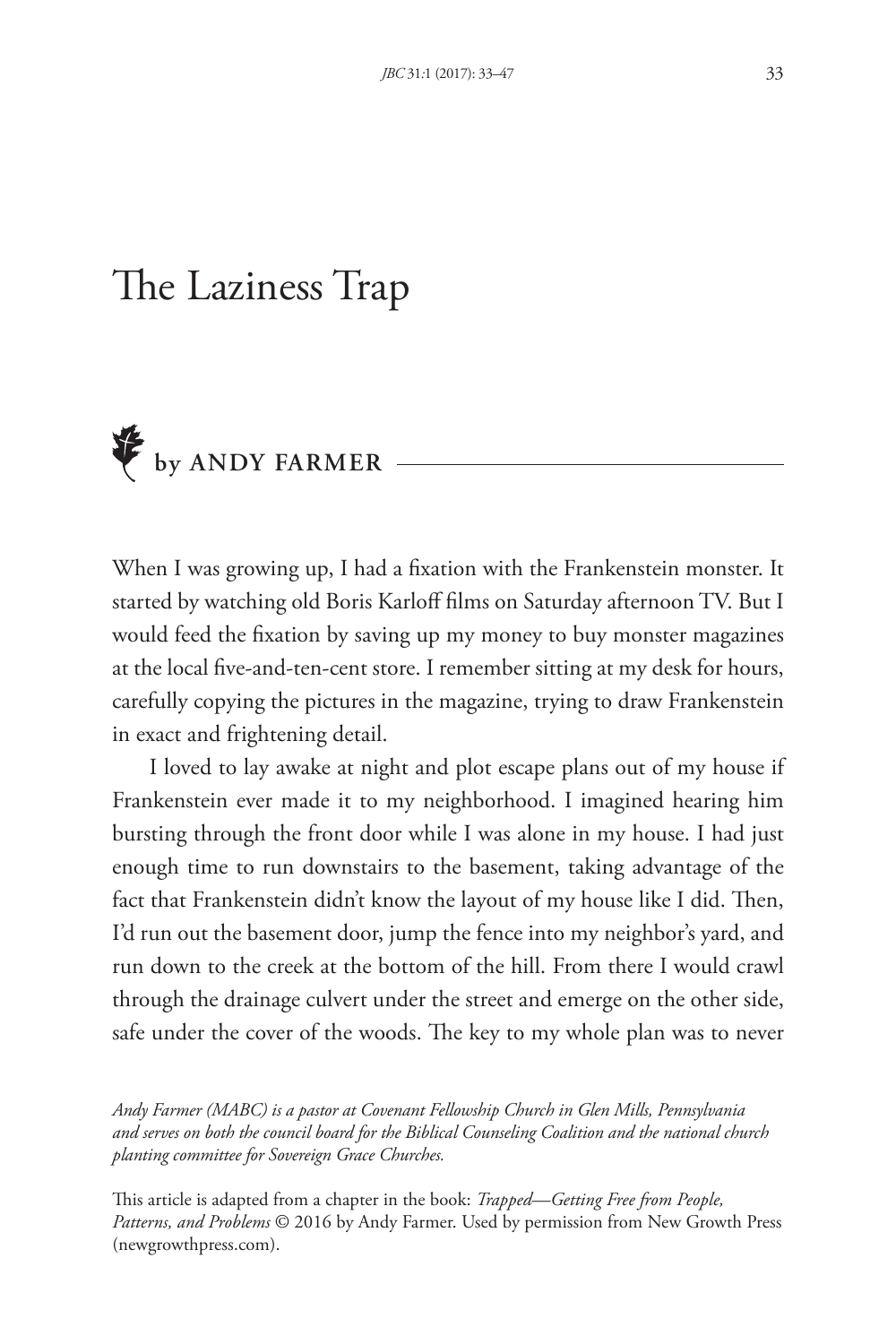let myself get trapped where I didn't have a way of escape.

I think back on those idyllic days when all I had to worry about was being trapped by fake monsters. But as we grow, we realize that there are plenty of real things around us that can feel like traps. Pressures and responsibilities in life. Health concerns. Family trials. Financial burdens. To feel trapped means we see no means of escape or release, and little hope for anything to change. As I do pastoral counseling, I often meet people who feel trapped in their problems, relationships or bad habits. And, true confession: I myself have been trapped. This article is about one trap I know inside and out—the laziness trap.

### People caught in the laziness trap know its dark side.

The laziness trap may seem pretty benign compared to other traps, such as addiction to alcohol or pornography. But it is no fake monster. In its own way, laziness ensnares and controls people in habits that span decades. It lays waste to people's potential in life. As one writer described it, "Laziness grows on people; it begins in cobwebs and ends in iron chains."1 People caught in the laziness trap know its dark side. They know the gnawing despair of regret—a life of unfulfilled dreams, failed plans, and disappointed loved ones. They feel stuck and weighed down, like prisoners of their own lives.

That's how I felt. I knew I was lazy and I knew it was a problem, but it just felt like it would be too hard to change. I felt hopeless. But I finally got to a point when I decided that wasting my life isn't living. It's just getting used to being stuck.

But how do you get out of the laziness trap? How do you even begin to change when you feel so stuck? I will outline the path to freedom that I walked and have helped others walk along as well. To do that, I will show how the Bible reframed my understanding of laziness and suggest a way forward based on key passages in Hebrews and Romans.

1 Attributed to Sir Matthew Hale in *Day's Collacon: An Encyclopedia of Prose Quotations*, ed., Edward Parsons Day, published 1883 and available on Google Books, 497.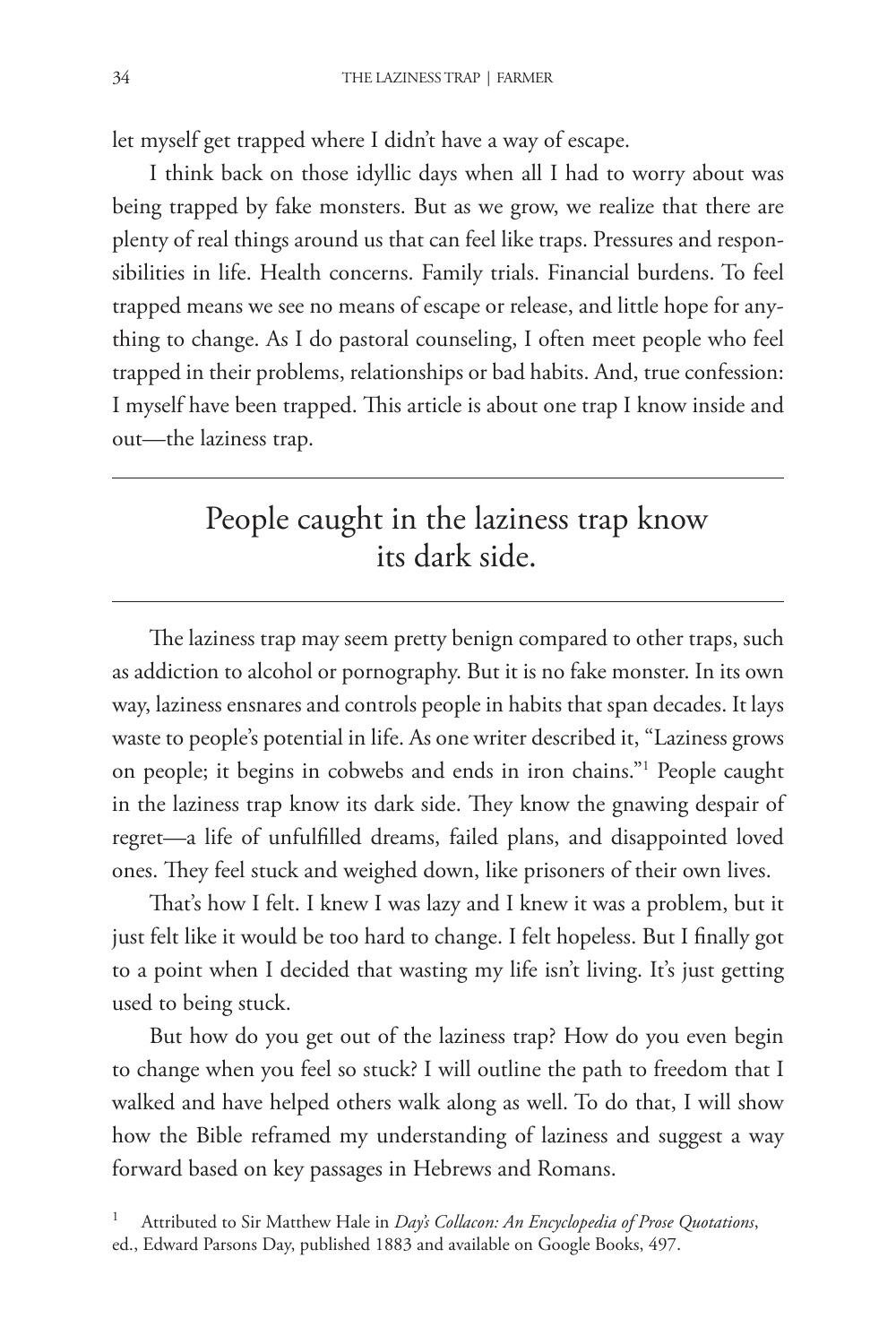#### **Laziness Can Hide in Plain Sight**

It's not always obvious to see who struggles with laziness. If you observed my life over time, you might not have said, "That's a lazy guy." I was a busy pastor working six days a week, caring for the needs of hundreds of people along with the daily administrative tasks of running a church, with nary a golf-outing in sight. I was a husband and father of four, riding herd on the competing agendas of church activities, school, sports, and the management of home and family life. On the surface I might have seemed busy, even productive. But for years I wasted gifts and opportunities in the pursuit of comfort and ease. Though my days were filled with activity, my heart was committed to idleness. I wanted to keep up with my responsibilities, but I also wanted to kick back and do nothing. This tug-of-war permeated my daily life.

If you were to get a close-up view of it you would see the disarray of a heart committed to procrastination. Lazy people are skilled at avoiding things that feel like pressure or duty. I survived college because the only class details that mattered were due dates and the day before due dates. Tardiness, a telltale sign of laziness, is a frontier I've spent a lifetime exploring. And I am very familiar with what the monks in the early Christian era called "the noontime demon," the tendency to seek relaxation when you should be working. I have two favorite recliners in my house—and one is right next to my bed.

Lazy people aren't very time-conscious. I can amuse and distract myself through a traffic jam or flight delay without any sense of lost time. I don't even need a smart phone to do it. I am my own endless distraction. It's not hard for me to identify with Mark Twain's description of himself: "I have seen slower people than I am—and more deliberate . . . and even quieter, and more listless, and lazier people than I am. But they were dead."2

The first time I was aware of my laziness, I was reading about the tree sloth (itself a revealing window into my endless distractibility). I discovered that what the tree sloth does best is sleep. I love to sleep; in fact, it may be what I do best. I can sleep almost anywhere, any time. I once experimented to see

<sup>2</sup> Mark Twain, as quoted by James Edward Caron in *Unsanctified Newspaper Reporter* (Columbia: The Curators of the University of Missouri, 2008), 287.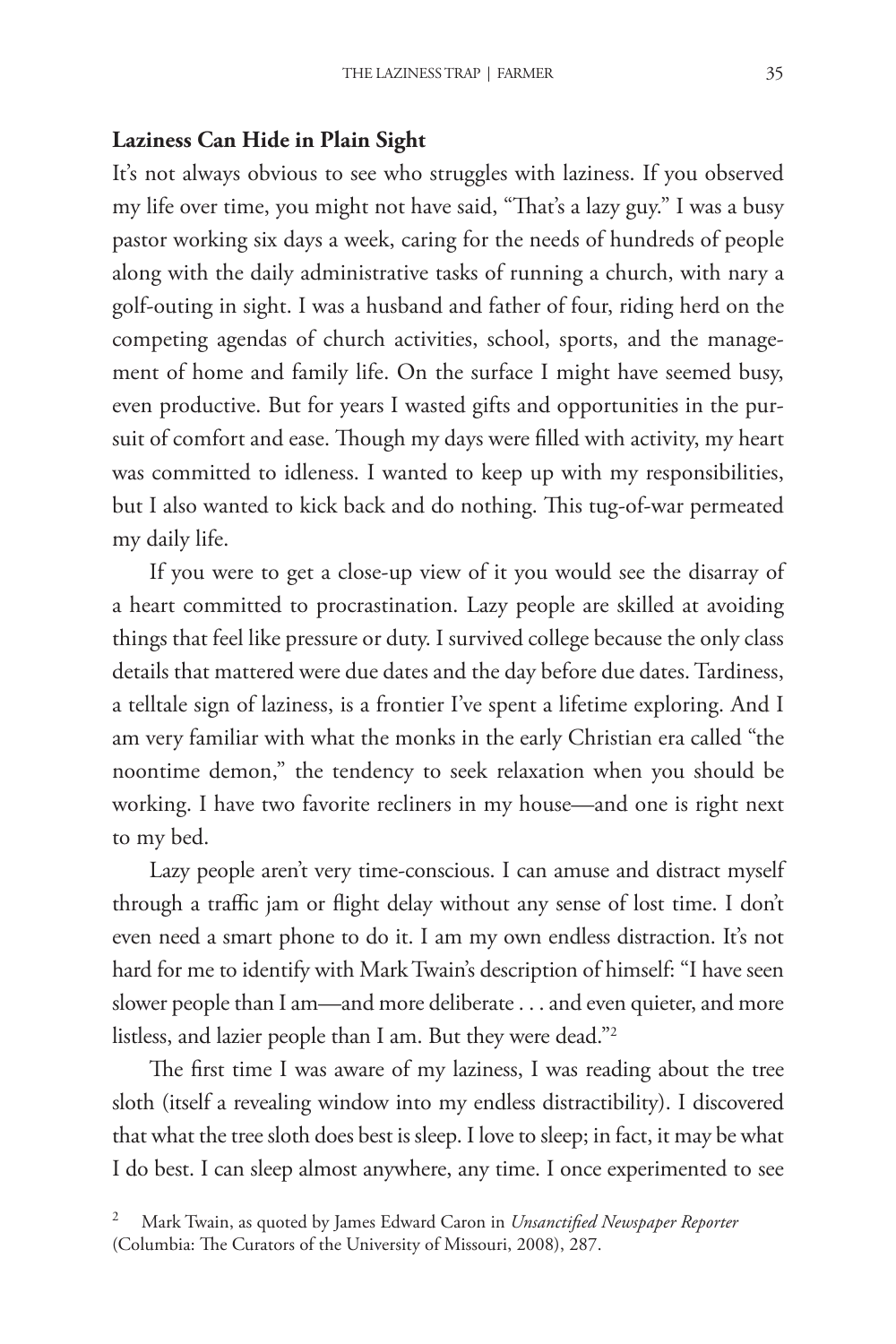how comfortable I could make myself in the dentist's chair. The next thing I knew, I had fallen asleep to the grinding sound of a drill in my mouth! Anyway, back to the sloth. The only time he stirs is when the craving for food becomes stronger than the craving for sleep. Me too! If left alone, sloths are not unpleasant. That's me. They have a good sense of smell but they don't hear well. Verified by my wife. The sloth's main defense against predators is its almost constant inactivity. In the wild they are often mistaken for a big pile of dead leaves. Inadvertently I had discovered the answer to the party question, "If you were an animal, what kind of animal would you be?"

### Find a lazy person and you'll find someone with a highly developed skill (and appetite) for leisure and diversion.

I've also discovered some reasons why the human sloth fails to register on the dysfunction meter. For one, lazy people rarely instigate conflict. You won't see us rant, verbally attack, or make outrageous demands. Conflict is just something else to avoid. I'd rather let you win an argument than put in the effort to win it myself.

In addition, lazy people are almost by definition dull to their problems. We are habitual escape artists. Find a lazy person and you'll find someone with a highly developed skill (and appetite) for leisure and diversion. The ability to divert stress into distraction can be handy in some ways. For example, I don't worry a whole lot and I don't tend to carry grudges—too much work. But I can be very dull to the needs of others. The trap of laziness lulls me into assuming that everything around me is okay, or at least it will be if I avoid it long enough. You can't be lazy without being inherently selfish.

Sensing the uncomfortable prodding of the Holy Spirit, I decided to study the issue. Some unfamiliar terms emerged from my study. The sloth was given its name based on the Old English word for slowness. Slothfulness has been defined as habitual disinclination to exertion. A lazy person is also known as a sluggard. Synonyms include such unappealing terms as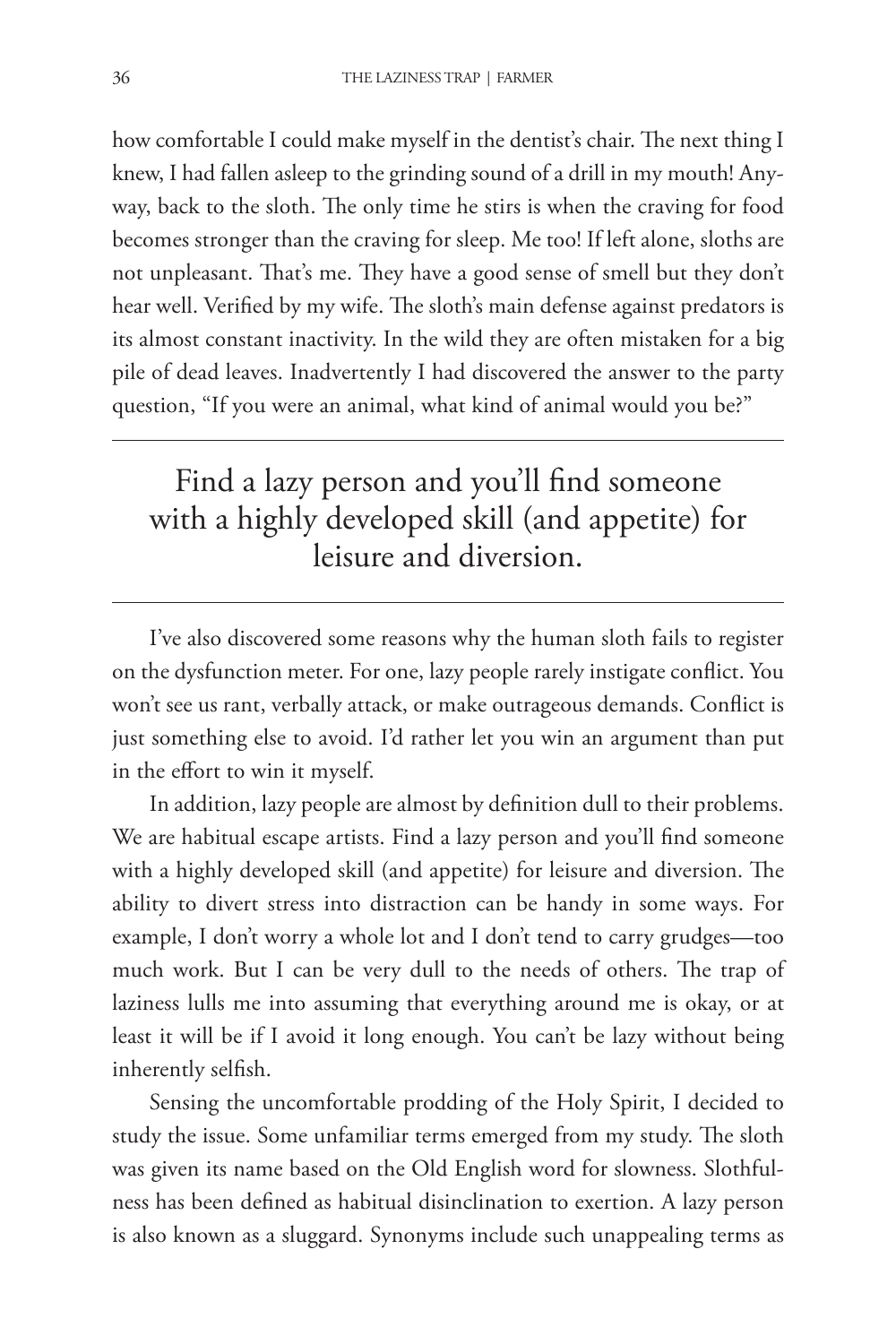*ne'er-do-well, idler, loafer,* and *slacker*. Alongside these pejorative synonyms were wonderfully descriptive terms, such as *indolence* (causing no pain and relatively benign), *inertia* (having no inherent power of action), and my favorite, *torpor* (lethargic indifference). I confess I have lived a torporific life.

Based on my initial study, I was beginning to see the problem with my laziness, but I still couldn't see its destructive power. I turned to the Bible for insight. It has much to say about my sluggardly tendencies.

#### **The Outer Ruin of the Sluggard's Life**

The Scriptures, particularly the book of Proverbs, speak with penetrating straightforwardness about the laziness trap. The first thing I noticed is that proverbs related to laziness or slothfulness show up more than once. That's probably a tip-off to how dense laziness makes us.

Yes, the sluggard—the lazy man—is a familiar character in the book of Proverbs. He is a tragi-comic figure, as you can see from this group of sayings:

The sluggard says, "There is a lion in the road!

There is a lion in the streets!"

As a door turns on its hinges,

so does a sluggard on his bed.

The sluggard buries his hand in the dish;

it wears him out to bring it back to his mouth.

(Prov 26:13–15)

These word pictures show us how far a sluggard will go to avoid doing what needs to be done. He'll make up excuses (There's a lion in the road!). He'll retreat into comfort. He'll leave things undone, even if it makes life harder than it would be if he just finished what he started.

Proverbs offers no hope for the sluggard. Old Testament scholar Tremper Longman notes that "laziness is seen as the epitome of foolish behavior."3 A sluggard is destined to a life of waste and could-have-beens. His life matters little to others, except perhaps as a nuisance or object lesson.

The sluggard is a fool ambling aimlessly along at a slacker's pace. And

<sup>3</sup> Tremper Longman III, *How to Read Proverbs* (Downers Grove, IL: InterVarsity Press, 2002), 122.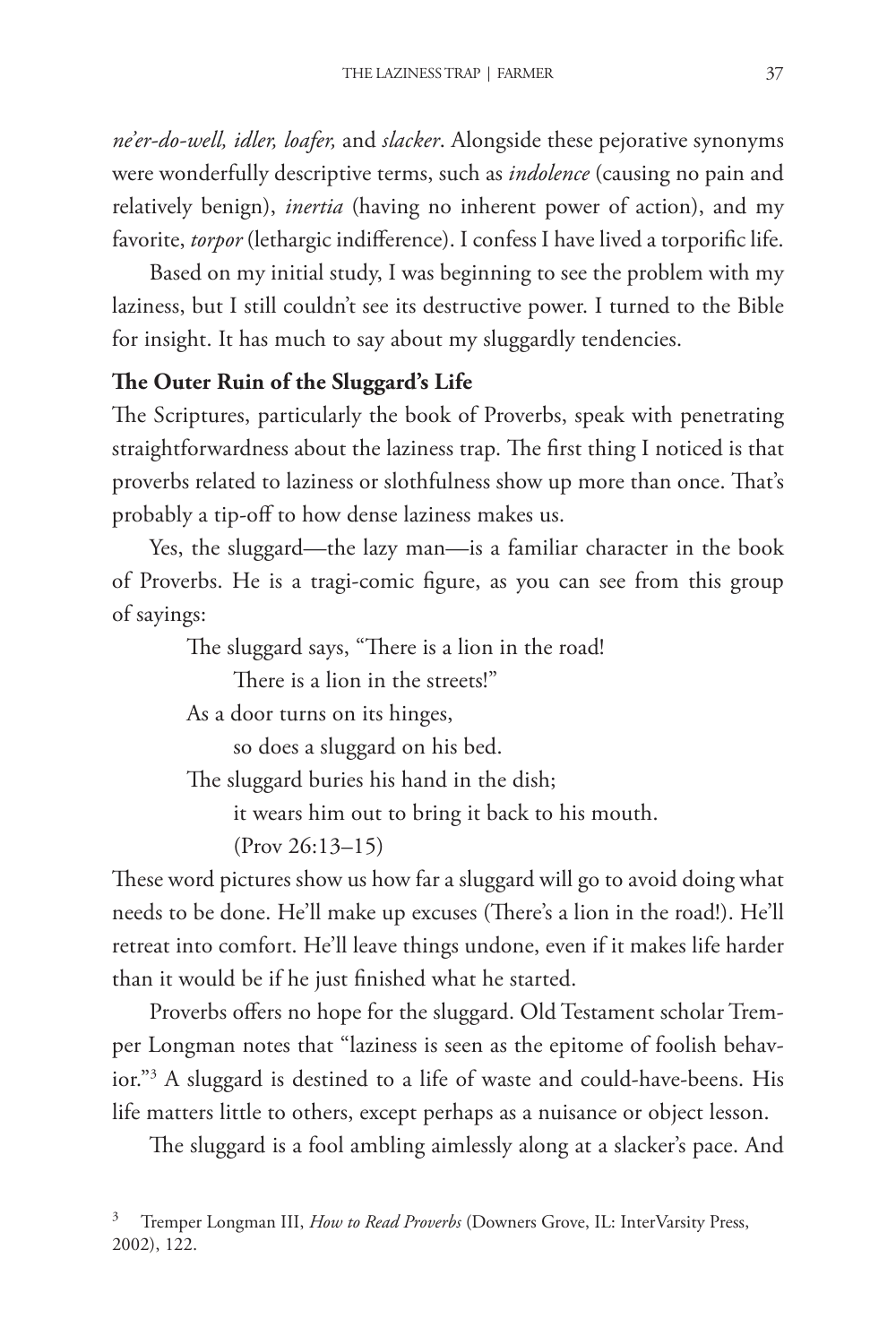this is where it gets serious. Foolishness in the Bible is a category of sin, an expression of living absent of the fear of God. So the sluggard is burdened by more than selfishness; he is burdened by sin. The laziness trap is far more spiritually deadly than we might imagine.

By looking at some particular proverbs related to sloth, you can see the long-term damage of a life of laziness. Consider the following three clusters of proverbs and the implications they raise.

*The damage of fruitlessness.* The sluggard wastes good opportunities.

The soul of the sluggard craves and gets nothing,

while the soul of the diligent is richly supplied.

(Prov 13:4)

The sluggard does not plow in the autumn;

he will seek at harvest and have nothing. (Prov 20:4)

While the diligent is richly supplied, the sluggard squanders opportunities and gets "nothing" in return. For some this may mean a true lack of provision—no work, so no harvest (money/future).

This passage also convicted me about my procrastination. We use the word *procrastination* to describe the tendency to put things off, which may not seem like that big of a problem. But if procrastination is how you manage your life, then you have a serious problem. You know the experience of lowering your standards when you don't do what you set out to do. You know what it's like to fret over the "could haves, should haves, would haves" of life. At some point you know what it's like to come to harvest time and have nothing, or far less than you had hoped.

*The damage of fitfulness.* The sluggard doesn't know true rest.

The way of a sluggard is like a hedge of thorns,

but the path of the upright is a level highway.

(Prov 15:19)

The desire of the sluggard kills him,

for his hands refuse to labor. (Prov 21:25)

Laziness is frustrating because it's impossible to get the one thing that sluggards crave—an escape from pressure and stress in life. But pressure and stress are part of life and avoidance actually leads to more stress, not less.

One thing I noticed about myself is that I was always making resolu-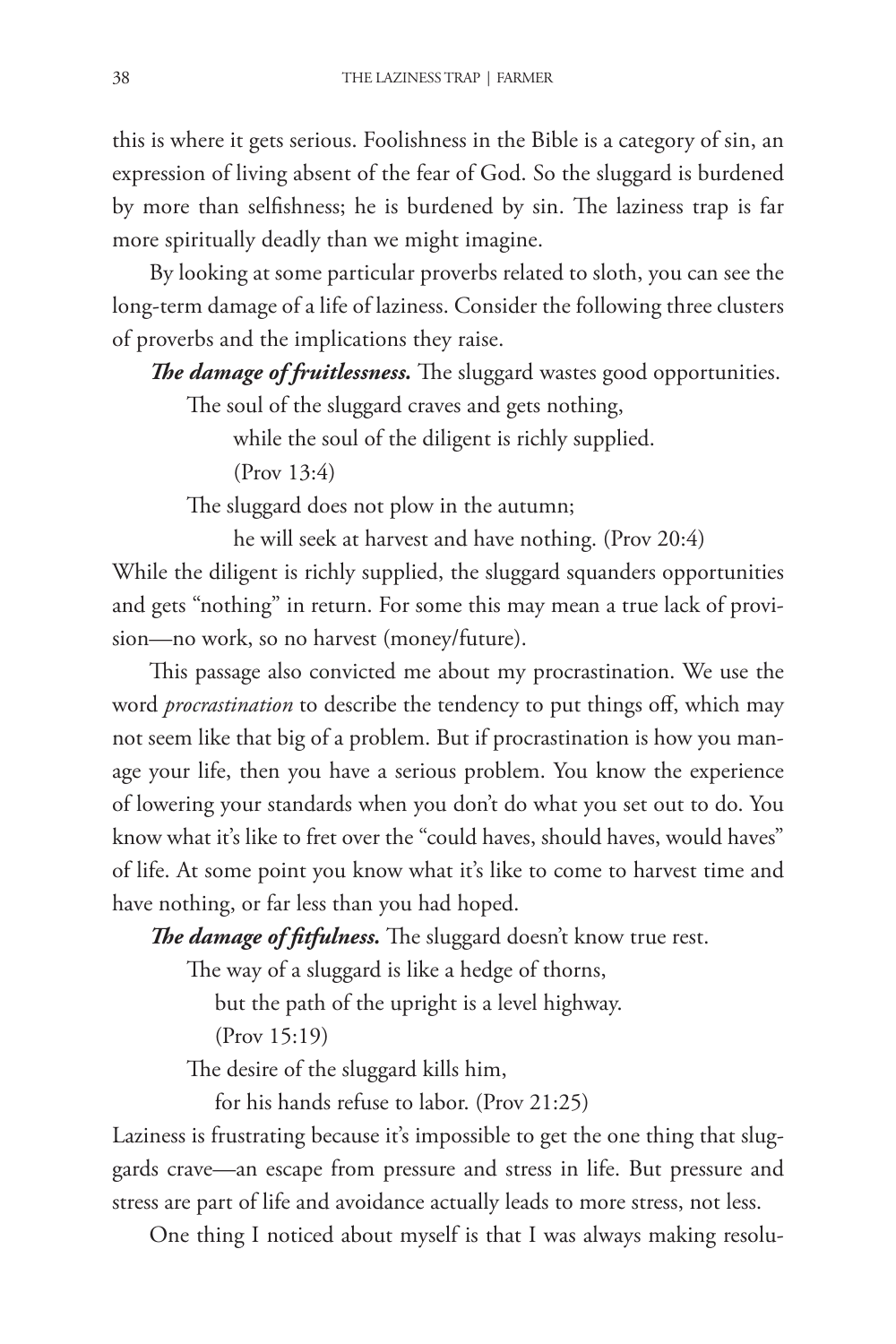tions, turning over a new leaf, rolling up my sleeves, but rarely seeing true change. These "big push, no finish" efforts were primarily intended to get whatever was pressuring me far enough away so that I could return to my normal gear of lazy life. I lived with a constant sense of failure that was inescapable—because it was true. Often my failures were in areas that mattered most to me: marriage, parenting and faithfulness in ministry.

*The damage of faithlessness.* The sluggard's lifestyle is costly to others. Like vinegar to the teeth and smoke to the eyes,

so is the sluggard to those who send him. (Prov 10:26)

The sluggard is wiser in his own eyes

than seven men who can answer sensibly. (Prov 26:16)

I used to think my laziness problem was just a personal problem. I had no idea how much it affected those around me. I was blind to how my lazy habits often made me faithless as a friend and family member.

### The sluggard's lifestyle is costly to others.

Does your laziness take a toll on others? If you are married, has your spouse adopted a work-around approach to life with you? If you are a parent, are your children accustomed to accepting your "meant well" for what should be a "did well"? Have those around you simply lowered their expectations for what you will deliver on your promises? Far from being a victimless crime, your slothfulness steadily erodes others' confidence in you. Your presence brings them suffering and discomfort, like smoke does to the eyes. In so doing, it shrivels your potential for godly influence in their lives.

Proverbs provides us with these pithy but penetrating diagnostic pictures to bring laziness into the light. The following section of Proverbs was most helpful in battling the sin of sloth in my life.

I passed by the field of a sluggard,

by the vineyard of a man lacking sense, and behold, it was all overgrown with thorns; the ground was covered with nettles, and its stone wall was broken down.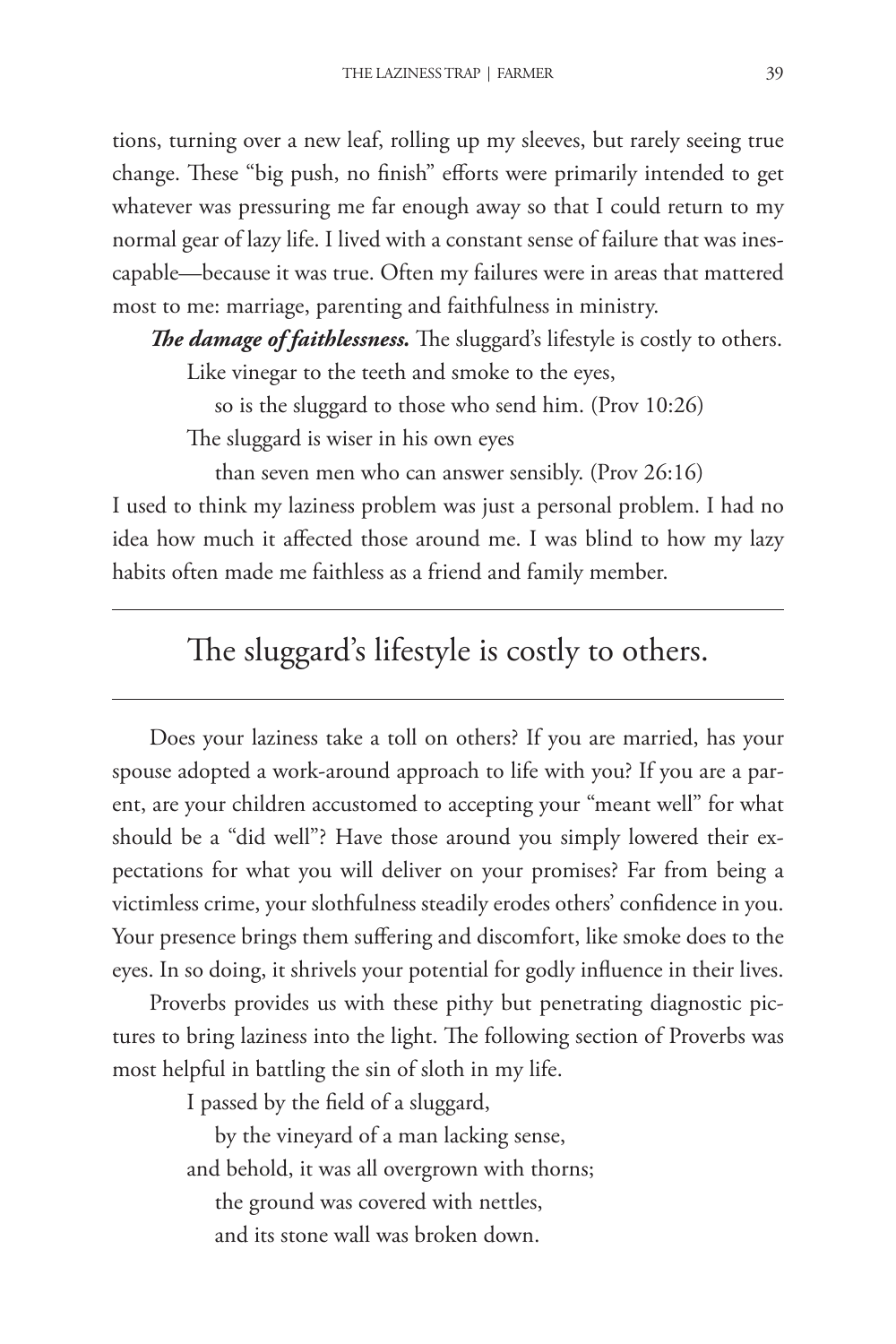Then I saw and considered it; I looked and received instruction. A little sleep, a little slumber, a little folding of the hands to rest, and poverty will come upon you like a robber, and want like an armed man. (Prov 24:30–34)

This passage is an extended meditation on the life of the sluggard. It is almost as if a father is taking a child on a field trip, pointing out wisdom and foolishness in the world around them. As they pass the sluggard's field, he stops and gives a chilling and sober warning.

### When sloth rules our hearts, poverty eventually rules our lives.

He notes the field. It is a prized piece of property, walled around and used for the highest value cash crop in the economy, a vineyard. But rather than seeing well-tended rows of grapes, they see weeds and thorns. A wall is falling down through disrepair. It is a sad and wasteful sight, made all the more tragic by the fact that the owner is apparently somewhere nearby. The problem with this field is not that it has been abandoned by an absentee owner. It has been neglected by someone nearby—someone who seems oblivious to the loss he is incurring, someone who is more concerned with his ease than his responsibility.

What is the foolishness of the sluggard? The sluggard has something good (his field) and he doesn't protect it. Not only that, he wastes the potential of his field. The result is that where he should have something, he has nothing—and that's foolish.

What is the take-home point from this visit to the wasted field? "A little sleep, a little slumber, a little folding of the hands to rest, and poverty will come on you like a robber and want like an armed man." The wise teacher indicates the bottom line: Whether you lose something by violent crime or lazy indifference, whether it is taken suddenly or dwindles slowly over time, when it's gone, it's gone. This is where I saw the real tragedy of the laziness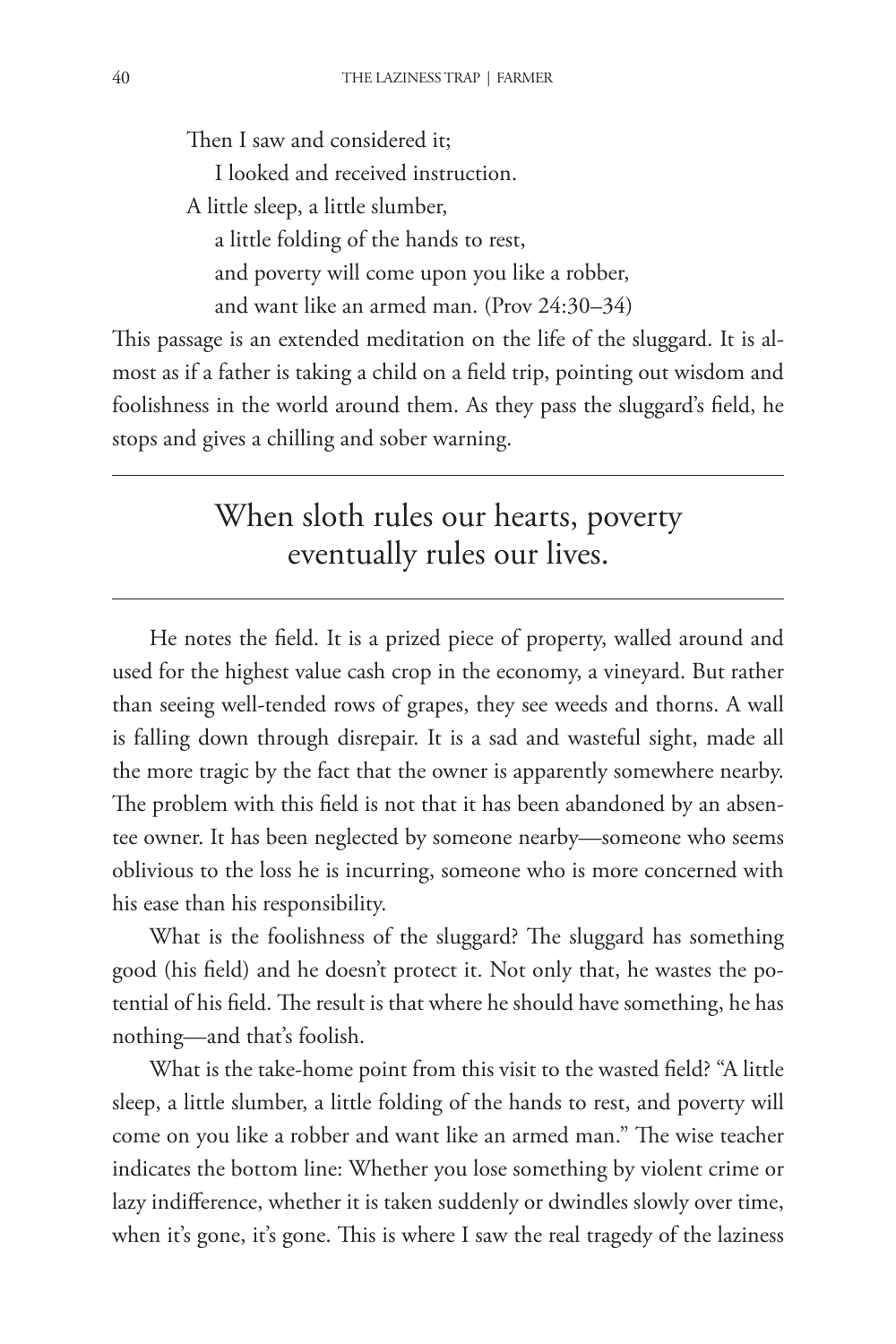trap. When sloth rules our hearts, poverty eventually rules our lives.<sup>4</sup> The warning of Proverbs 24:30–34 continues to serve its purpose in my life. I must soberly remind myself that these losses don't need to happen, but will surely come if I chronically fold my hands to rest.

#### **The Inner Rebellion of the Sluggard's Life**

Still, it's one thing to see the outer ruin of sloth and another to trace that bad effect to the sin in my heart, the place where all traps need to be addressed. Sloth simply never feels like sin to me—it just feels like my personality. So I began to ask the Lord to show me the willful sin in it. Not simply the consequences, but the devoted idolatry underneath the easygoing lifestyle. Keying off Proverbs, I began to consider the fact that the sluggard doesn't really submit to anybody. He might go along, might not raise a ruckus, but he's not going to yield his way of doing life to anyone for anything. He is—I am—a passive rebel. With this thought in mind, I've developed this personal definition of sloth:

> Sloth is a determined bent of my heart that stubbornly insists on its own way. It is aggressive disobedience to God's rule through passive means. It is a trap that demands I sacrifice what's best for what's most comfortable. Laziness is a daily bondage that, if not fought, will leave me uninspired by and, therefore, unprepared for the adventure of faith.

This description helped me to accurately name my rebellion. Other depictions of lazy people helped me see the rebellious nature of laziness as well.

Perhaps nobody ever embodied the willful trap of sloth like *Bartleby the Scrivener*. I first read this classic Herman Melville short story in high school and it unsettled me for reasons I couldn't understand at the time. I happened to pick it up and read it again during my study on sloth, and God used it to profoundly confront my heart.

The story is set in New York during the 1800s. The title character is a law office clerk whose skill is making handwritten copies of legal documents. When he is first hired, Bartleby is a fine addition to the office, performing his job well. But as his employer begins to discover, Bartleby

There are many forms of poverty: spiritual, relational, emotional, and material.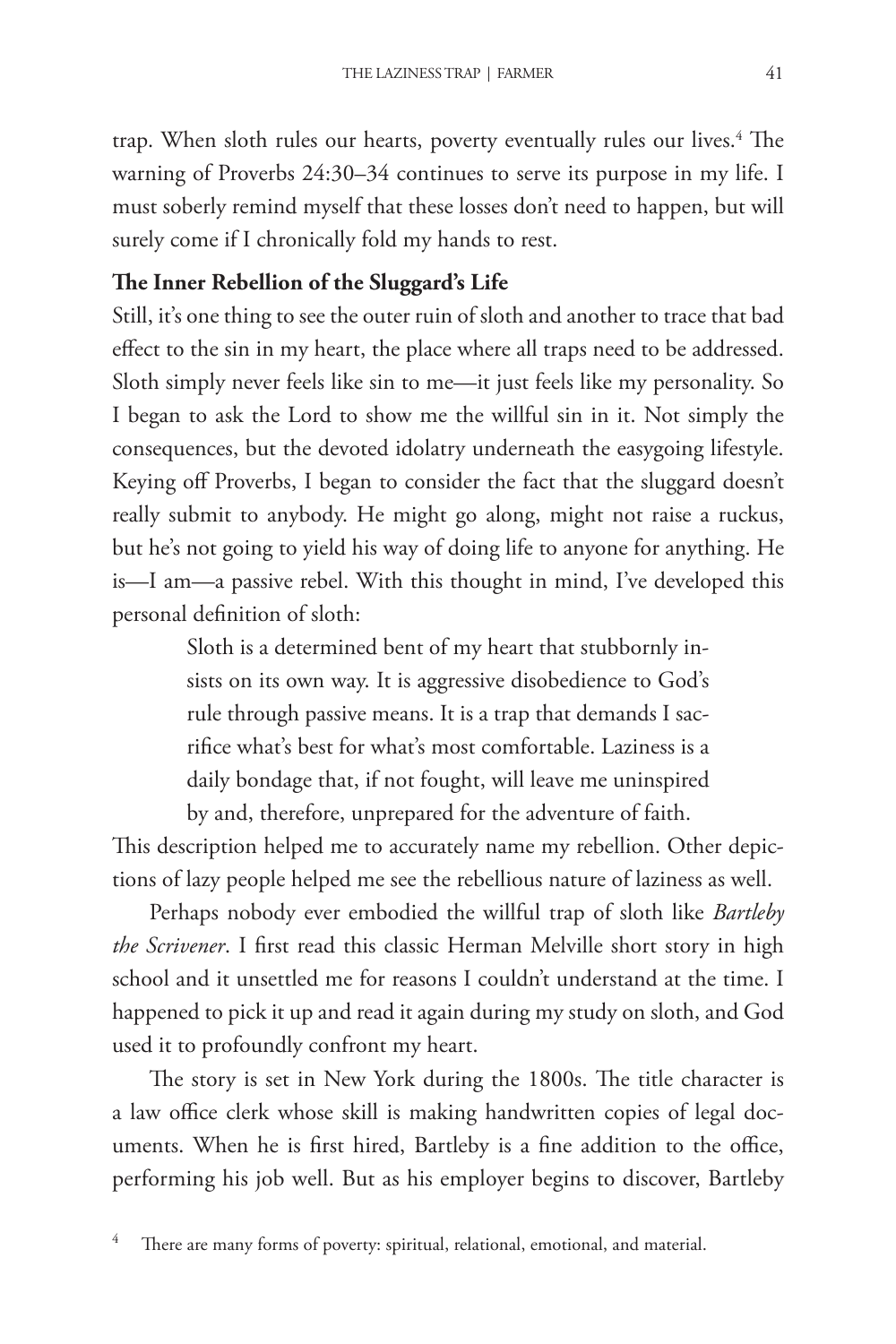is very diligent in the things he wants to do, but increasingly resistant to requests to do anything else. His reply to any request outside his preference is a pleasant, "I prefer not to." At first this is seen as a quirk in an otherwise diligent employee. But soon the employer finds that Bartleby only does what he wants to do, and his myopic commitment to that end pits him in a battle of wits and wills with his employer. Bartleby never attacks, but his obsession with what he wants to do ultimately dominates everything and everyone around him. He simply will not give over his right to do what he wants, no matter what the consequence. Unable to persuade Bartleby to do anything other than what he prefers, the owner eventually moves the business itself, leaving Bartleby just as he wants to be. The story ends with Bartleby in a shelter for vagrants called the Tombs, where his life ebbs away to nothing. The final scene has the employer stooped over the wasted life of a man who did what he preferred but lost everything in the process.

"I prefer not to." It's one thing to say it to a boss. It's another thing entirely to take this posture in the face of the holy God and Ruler of the Cosmos. Yet it is so familiar; I've said the same thing with my words and actions a thousand different ways. Through the lens of Scripture we see that Bartleby's chief problem is sloth—evil rebellion masked in benign preferences. I know Bartleby in my soul. What I needed was a different way to live, and I needed God to show it to me. Blogger Paul Maxwell has put it this way.

> Before we can escape patterns of laziness, we need to understand patterns of laziness: We're shackled by cycles of sin—retreat and repeat—and they're not easy to escape. We need to know what we need—where and how God's grace comes to the lazy man.<sup>5</sup>

It took time, but I've learned the patterns and where and how God's grace comes to redeem the lazy man and bring him under the loving rule of Christ. Here's how I got there.

#### **The Sluggard's Opportunity: A New Field**

By God's grace, I began to see the foolish behaviors of my slothfulness.

Paul Maxwell, "The Complicated Life of Lazy Boys, accessed March 2, 2017, http://www.desiringgod.org/articles/the-complicated-life-of-lazy-boys.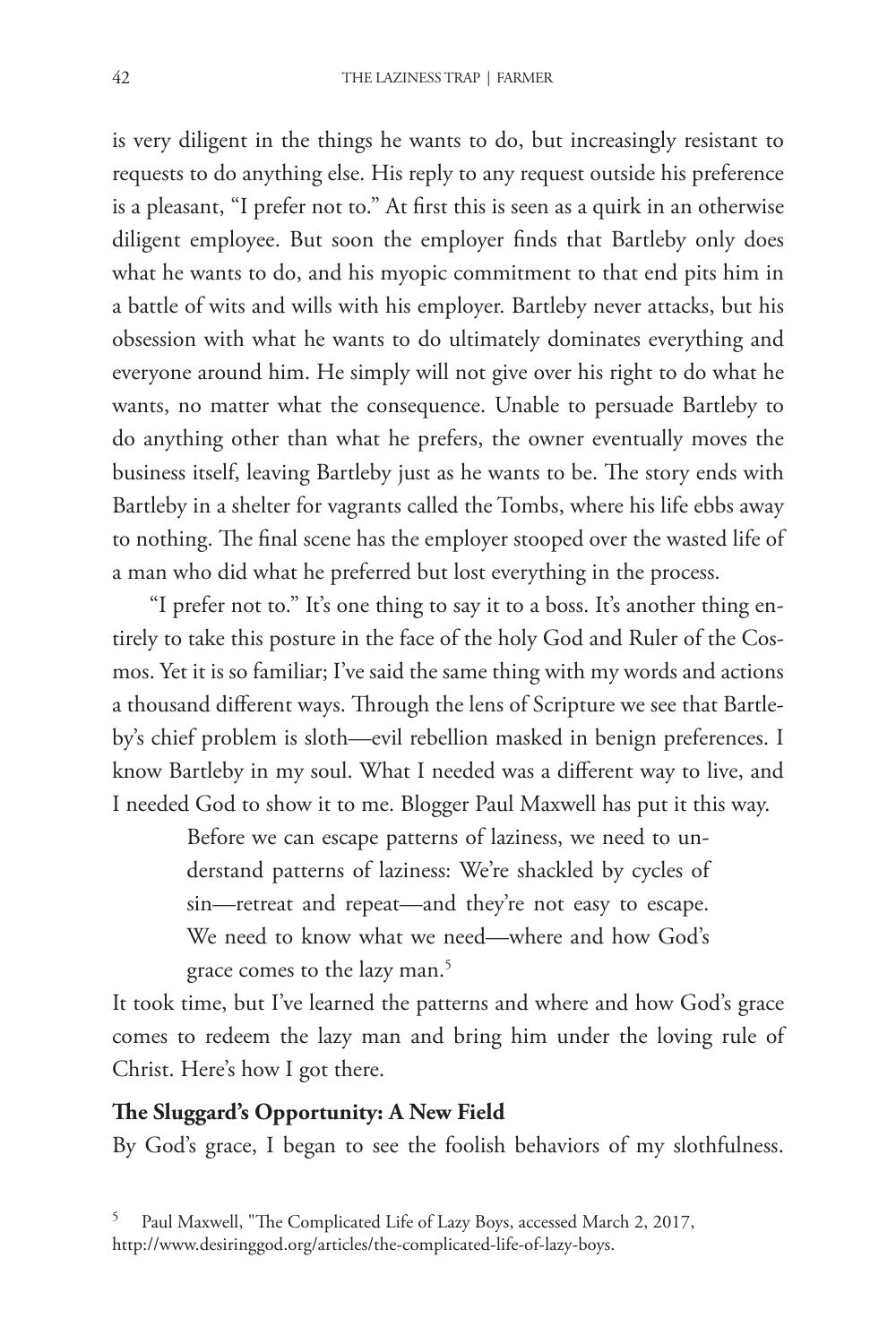God's Word exposed the roots of self-absorption and rebellion that drove me into the trap of laziness. But how would I change? I couldn't just make a new commitment to self-effort. I needed to acknowledge the sin of sloth in the face of a loving God who had made me for his purposes, not my own. I needed to turn my attention and affections away from selfish escape toward the freedom Jesus Christ had purchased for me on the cross. He has rescued me from the field of thorns and lost potential and placed me into a new field to cultivate new fruit. What about that field? The writer of Hebrews walks us past it.

> Land that has drunk the rain that often falls on it, and produces a crop useful to those for whose sake it is cultivated, receives a blessing from God. But if it bears thorns and thistles, it is worthless and near to being cursed, and its end is to be burned. Though we speak in this way, yet in your case, beloved, we feel sure of better things—things that belong to salvation. For God is not unjust so as to overlook your work and the love that you have shown for his name in serving the saints, as you still do. And we desire each one of you to show the same earnestness to have the full assurance of hope until the end, so that you may not be sluggish, but imitators of those who through faith and patience inherit the promises. (Heb 6:7–12)

This is a wonderful contrast to the overgrown field depicted in Proverbs 24. Here we see a field blessed by God. The possibility of the sluggard's wasted field still exists, but the writer says: "we feel sure of better things."

There are no encouragements in Proverbs for the sluggard, but here we find confident encouragement that things will be different because they are "things that belong to salvation." Though we have been sluggards in the flesh, the redemptive work of God transforms our lives and sets us on the path of sanctification. We see that God recognizes the faith of his redeemed people as true faith and the love of his redeemed people as true love. God gives good fields for us to till. And he promises the blessing of good fruit. These promises are activated because we have been redeemed from the tyranny of self. We have been supplied with grace working itself out in diligence from the heart.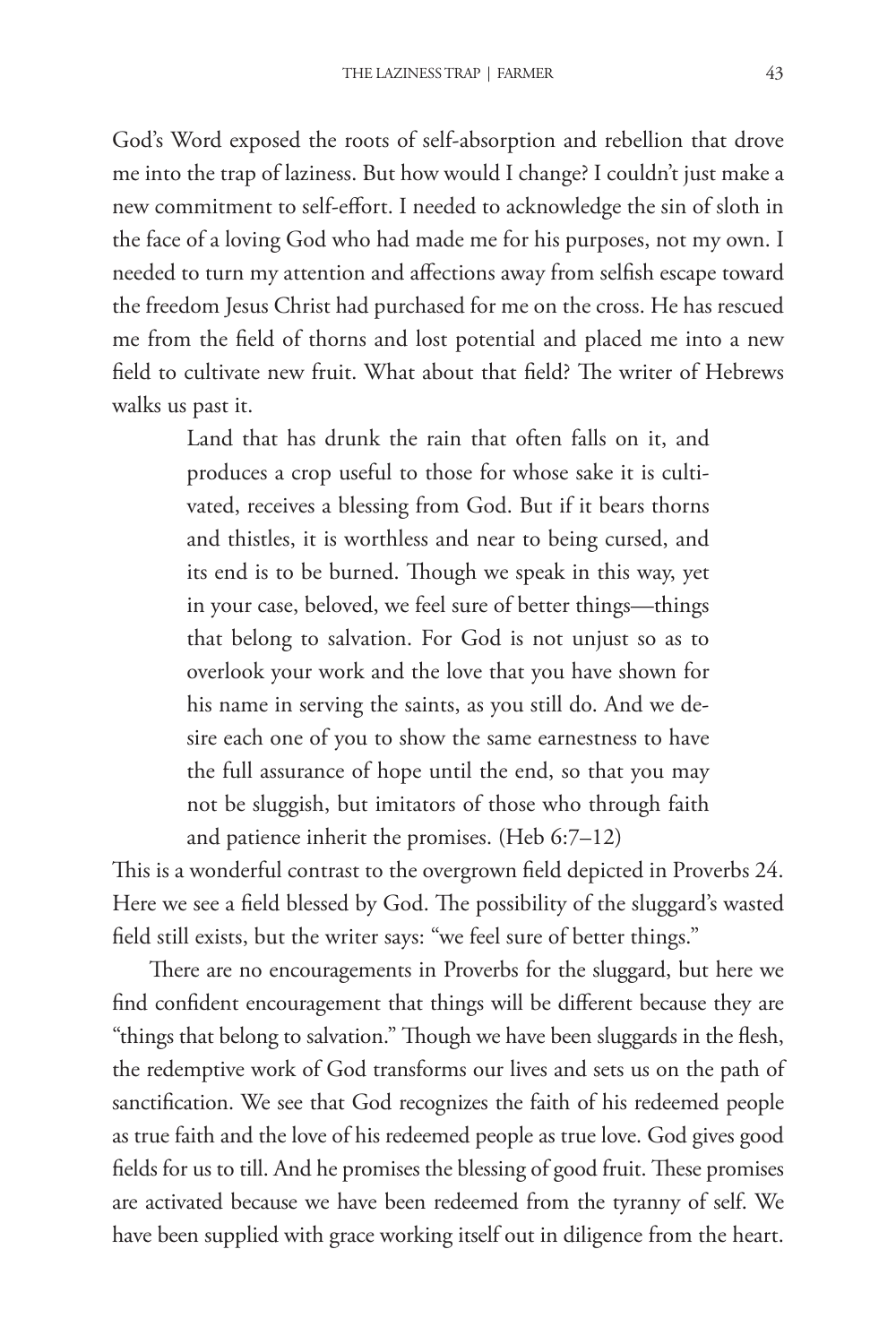Grace is the answer to sloth because grace is antithetical to sloth. It is God diligently working in redeemed sinners to make them desire fruitful lives. Grace, then, works so we can live out the salvation we have received (Phil 2:12–13). This grace is reality-based. It doesn't deny the temptation for us to turn away from grace and escape into laziness. But we need not live in fear of failure. Instead, as we look around us among the free people of God, we find courage to persevere in diligence. We have inherited fields filled with great promise—fields of mission, fields of family, fields of ministry, vocation, talent, and gifting. God's grace works to make us diligent to tend these fields, with the promise of his blessing always in view. We work against laziness and procrastination as we submit to and bring honor to the One who not only owns the field, but who owns us as well.

I was excited to know there was hope. I found even more in Romans 12.

#### **Lazy People** *Can* **Change**

I distinctly remember a time when I confronted what lazy Christians fear most—repentance. Repentance is not what we do to right ourselves with God. Jesus has done that for us. Repentance is what we do because Jesus has made us right with God. It is a change in the direction of obedience. It moves toward what God desires for us. Repentance is intentional, grace-empowered change over time. Lazy people don't like focused effort over time. *We'd prefer not to.* But I came across a simple, straightforward verse in Scripture that galvanized faith in my heart for change and gave me an open pathway of repentance out of the laziness trap.

Do not be slothful in zeal, be fervent in spirit, serve the

Lord. (Rom 12:11)

This verse provides me with a three-fold goal: a targeted "put-off," a challenging "put-on," and a new sense of identity. These work together to combat my lifelong habits of laziness.

*Put off slothfulness.* The gospel produces people who are ruined for anything less than what God has for them in Christ. Our passions (zeal) can only be satisfied in God himself. The slothful "I prefer not to" needs to be seen as the opposite of godly zeal. This isn't a one-time commitment to bold living. I've tried that and failed every time. It is a daily fight to "not be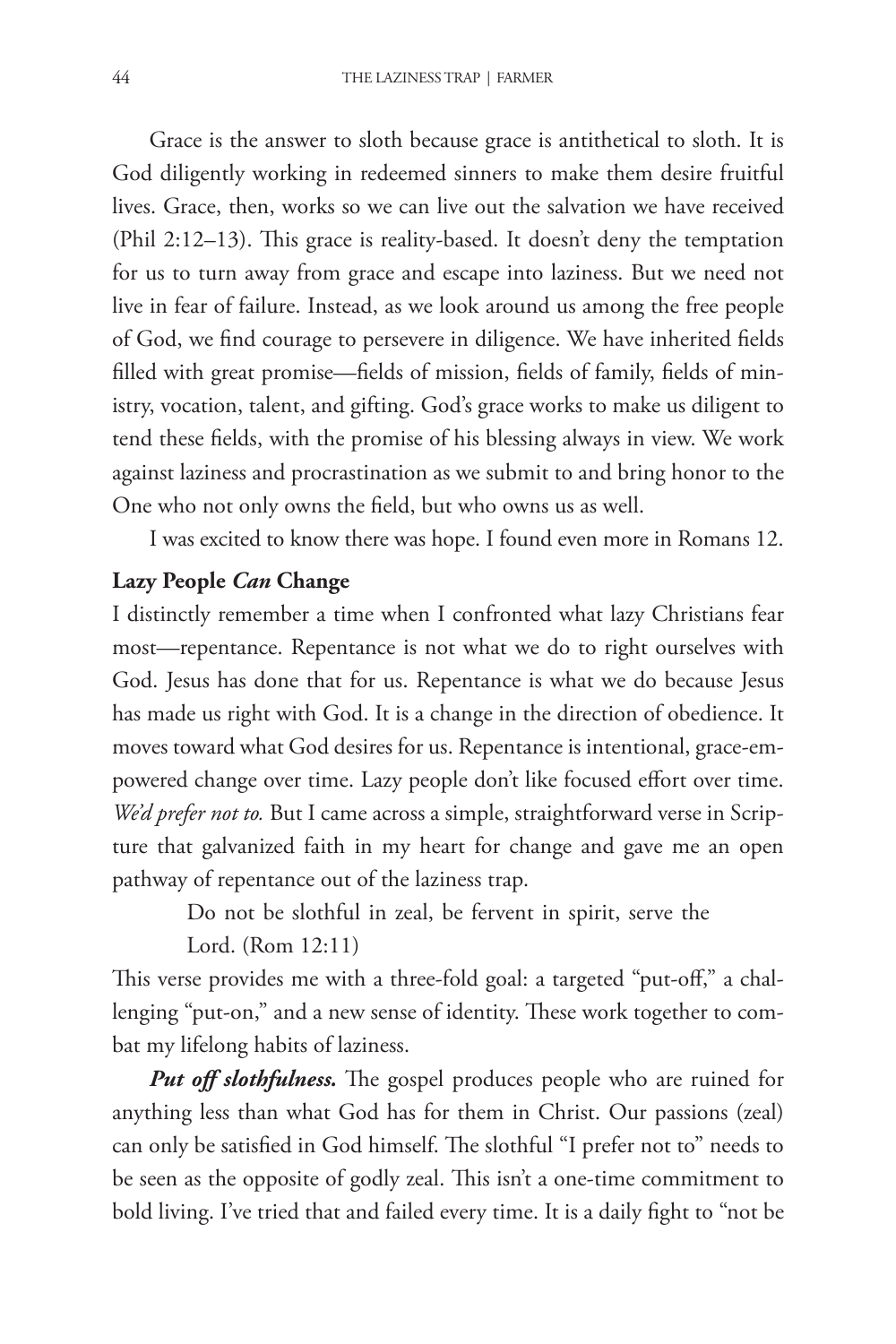slothful in zeal." For example, sometimes the difference between sloth and zeal is whether I watch one football game and then engage my family, or whether I watch a football game and then take a nap. It's whether I pick up a book or the remote. Do my work or surf the net. Go over and talk to my neighbor or just wave and go inside my house. It's in those little daily "putoffs" that the battle for zeal rages.

While zeal for the Lord is never a natural state, it is always bubbling up from grace. According to Paul, we don't need to go looking for it; we just need to stop quenching it. By God's grace, I can do that.

### The great deception of the laziness trap is that it promises freedom.

*Put on a fervent spirit.* The "put-on" involves spiritual fervor. One commentator says,

> A fervent spirit is the reverse of sloth, and always prompts to diligence and vigor of action. Christians ought to possess such a spirit in doing all their business, especially in the things of the Lord.<sup>6</sup>

A fervent spirit isn't an emotional state, or a personality type. Maybe the best way to describe it is stirred up in spirit and not content with a passive or dull approach to the things of God. Laziness not only produces spiritual dullness, but also feeds on it. Therefore, we need to stir ourselves away from things that matter to our flesh toward things that matter to God. There are any number of ways to do this. For some it might be through prayer, others by acts of service, and others by worship.

For me, the habit of reading for spiritual growth helps to feed a fervent spirit—and I recommend it to you. It takes effort to read for this purpose and it seems we have lost the art of doing so. We look for things that entertain us or comfort us in our struggles but give little time and focus to reading books for the goal of stirring spiritual fervor. So this is an appeal to

<sup>6</sup> Robert Haldane, *Exposition of the Epistle to the Romans* (MacDill Air Force Base: Mac-Donald Publishing Co., 1958), 565.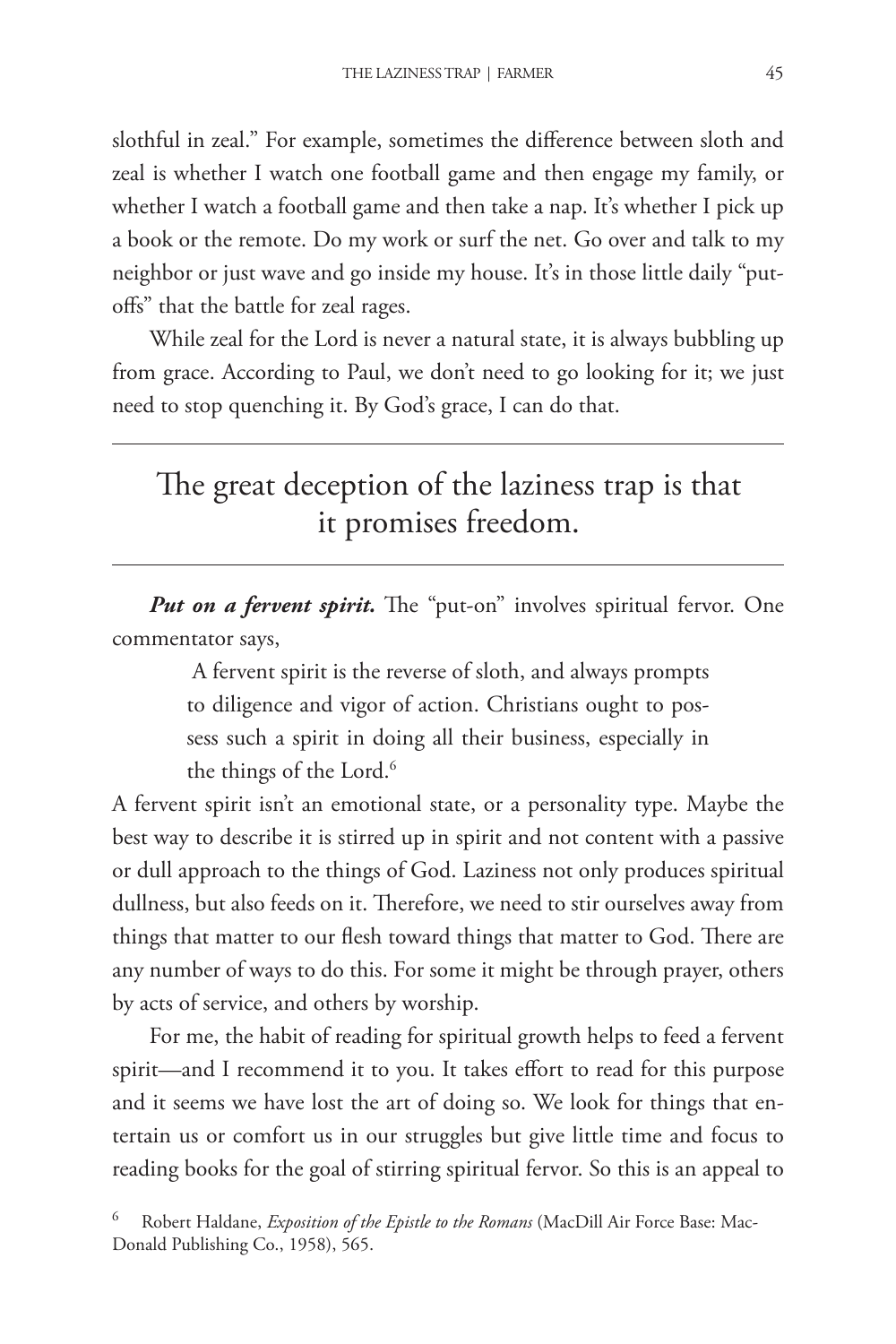rethink how you read. Commit yourself to reading hard things, important things, things that will cause you to think more about God and less about you. Read selectively. Read thoughtfully. Read aggressively. Read to stay fervent in spirit.

*Serve the Lord*. The last phrase urges me to "serve the Lord." The great deception of the laziness trap is that it promises freedom. But what feels like freedom is really the snare of worldly and fleshly self-comfort and self-absorption. The apostle Paul exposes this snare and offers a different way of freedom. "For you were called to freedom, brothers. Only do not use your freedom as an opportunity for the flesh, but through love serve one another" (Gal 5:13).

Serving is an action, but it begins with a frame of mind—an identity. We have our identity as people who have been set free from the bondage of sin to live as servants of Christ. When I consider "I prefer not to" in light of my status as a redeemed servant of the Lord, it is a ludicrous thought. What is there that Christ has not given me? What do I have that he does not truly own? My time, my possessions, my rights? The glory of redemption is not that we are simply freed from sin. It is to belong, to have an identity and a status. Yes, it is as a servant, but what glory is that servitude! As John Stott writes, "True freedom is not freedom from responsibility to God and others in order to live for ourselves, but freedom from ourselves in order to live for God and others."7

The way to stay out of the laziness trap is to stay in the servant mindset. Servants don't procrastinate; they are busy with the work the Master has given them to do. Servants see time as valuable because it is a gift, and they want to use it wisely. They see their gifts and talents as tools to be developed and deployed to tend the field they have been given. A servant knows how to rest, but has learned the difference between rest and endless distraction. Rather than say with Bartleby the Scrivener, "I prefer not to," servants say to their God, "What Thou will; when Thou will; how Thou will."8

<sup>7</sup> John Stott, *Authentic Christianity* (Madison, WI: InterVarsity Press, 1995), 253.

<sup>8</sup> John Newton, *Letters of John Newton* (Edinburgh: The Banner of Truth Trust, 1990), 189.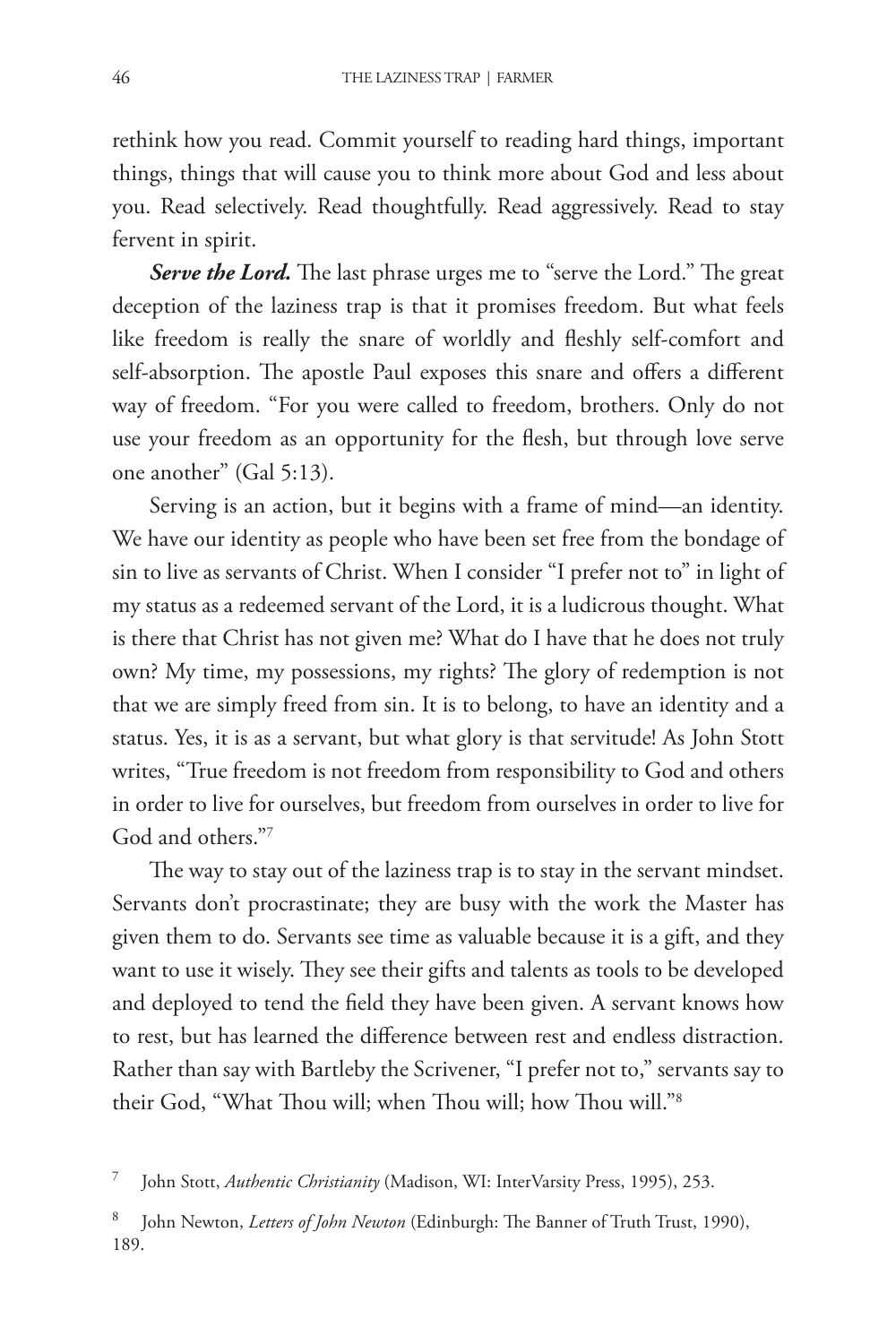Perhaps most significantly, the servant knows that his or her time on earth is not for long. The rewards of slothfulness are temporary and fleeting. They will only last in this life. The rewards of the servant begin in this life but shower down in glory. What changed my life and freed me from the trap of laziness is a revolution born of redemption. More and more I want the distractions of this world to entice me less, and the hopes of heaven to entice me more. Do you want this as well?

In the last sentence of the preface to his autobiography, *Grace Abounding to the Chief of Sinners*, John Bunyan issued a call to those who want to live for God's glory in this world in anticipation of eternal glory in the world to come: "My dear children. The milk and honey is beyond this wilderness. God be merciful to you, and grant that you be not slothful to go in to possess the land."9

May we have such a vision, and live in the good of it. Let's never be slothful in zeal, but be fervent in spirit to serve the Lord.

9 John Bunyan, *Grace Abounding to the Chief of Sinners*, 7, accessed March 2, 2017, http://www.chapellibrary.org/files/4813/7642/2821/bunabounding.pdf.